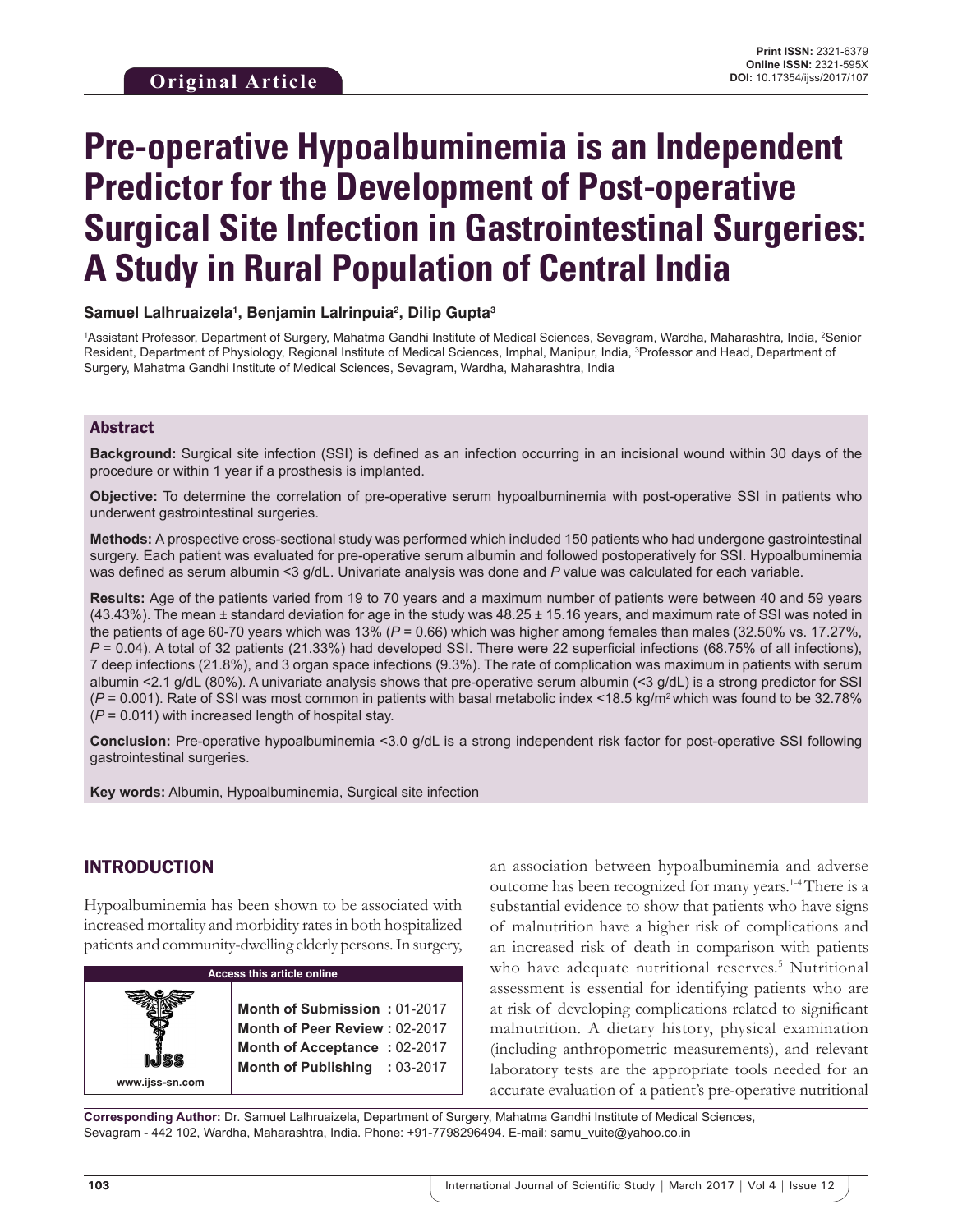status.<sup>6</sup> Albumin is the most commonly used and reliable indicator of a patient's nutritional status; it is also a negative acute phase protein.<sup>7</sup> In an acute illness or stress response, there is a reduction in serum albumin due to alterations in hepatic metabolism and loss of albumin into the interstitium. Serum albumin is a reliable and reproducible predictor of surgical risk and has a close correlation with the degree of malnutrition.<sup>8</sup>

Surgical site infection (SSI) is defined as infection occurring in an incisional wound within 30 days of the procedure or within 1 year if a prosthesis is implanted.<sup>9</sup> SSI can be superficial (involving only the skin and subcutaneous tissue of the incision), deep (involving fascial and muscle layers), or organ space.10 SSI is also important from an economic point of view, especially among the rural population. These patients can expect to spend additional days in the hospital and suffer significantly increased morbidity and mortality.

Previously described risk factors for the development of a SSI determined by the National Nosocomial Infection Surveillance include American Society of Anesthetics (ASA) Grade III/IV, contaminated or dirty wounds, and the duration of procedure.<sup>11</sup> Other risk factors described include increased body mass index (BMI), emergency surgery, surgeries involving a stoma, blood loss, frequency of glove changes, and the use of subcuticular sutures.12,13

The aim of this study was to determine the relationship between pre-operative albumin and the development of SSI.

## MATERIALS AND METHODS

In a prospective study, we included 150 patients with hypoalbuminemia (serum albumin <3 g/dL) who had undergone gastrointestinal surgeries in a rural hospital in Central India. Post-operative diagnosis of SSI in each case was done by the attending surgeon. Infection was determined according to the Centers for Disease Control and Prevention definitions of wound infection and was confirmed with positive wound cultures. Nutritional assessment including mid-upper arm circumference and skin-fold thickness along with BMI was calculated for all the patients in the study. Other details were recorded including age, gender, operation type (gastric, hepatobiliary, small, or large bowel), operation class (elective or emergency), ASA Grade, type of anesthesia, duration of procedure, length of hospital stay (LOS), and wound classification (clean, clean/contaminated, contaminated, and dirty). SSI was also classified as superficial incisional, deep incisional, or organ space SSI. Routine post-operative care was provided to each patient and each patient was followed up for a minimum of 30 days. Patients were divided into three class based on the degree of hypoalbuminemia - Class I (2.8-  $3 g/dL$ , Class II (2.1-2.7 g/dL), and Class III (<2.1 g/dL). This study has been accepted and sanctioned by the Ethics Committee Board of the Institute where the study has been undertaken.

#### **Inclusion Criteria**

This included patients who consented for the study with age >18 years; patients having pre-operative serum albumin <3 g/dL among those who underwent emergency and elective gastrointestinal surgeries and ASA up to Grade III were included in the study.

#### **Exclusion Criteria**

All patients having pre-operative serum albumin ≥3.0 g/dL were excluded from the study; patients diagnosed for chronic liver disease and jaundice, sepsis (white blood cell >12,000 cells/mm3 ), severe anemia (hemoglobin <8 g/dL); diabetes mellitus Type II and chronic renal disease; patients on steroids or chemotherapy for any oncological disease or any other hepatotoxic drugs; and clinically significant signs and symptoms of hypoalbuminemia. Obese patients and patients with BMI <12 and >40 were excluded from the study and especially prolonged addiction to alcohol and tobacco were excluded from the study; significant medical and family history pertaining to medical disease including cirrhosis of liver, protein-losing enteropathy, nephrotic syndrome, congenital analbuminemia, ulcerative colitis, cystic fibrosis, hepatitis, heart failure, renal failure, amyloidosis, and autoimmune diseases were ruled out.

#### **Statistical Analysis**

Statistical analysis was done using descriptive and inferential statistics using Chi-square test and multiple regression analysis and software used in the analysis were SPSS 17.0 version and GraphPad Prism 5.0. Data have been entered in excel sheet and has been analyzed using STATA software. Continuous variables are presented as mean ± standard deviation and compared using *t*-test. Categorical variables are presented as proportions and compared using Chi-square test. Multivariate analysis is used to determine risk factors associated with serum albumin and various clinical and biochemical parameters. *P* < 0.05 is regarded as being statistically significant.

#### OBSERVATIONS AND RESULTS

#### **Patient Characteristics**

Of the total 150 patients included in the study, a total of 32 patients (overall rate 21.33%) had developed SSI. The median duration to diagnosis of SSI was 7 (5-10) days. There were 22 superficial infections (68.75% of all infections), 7 deep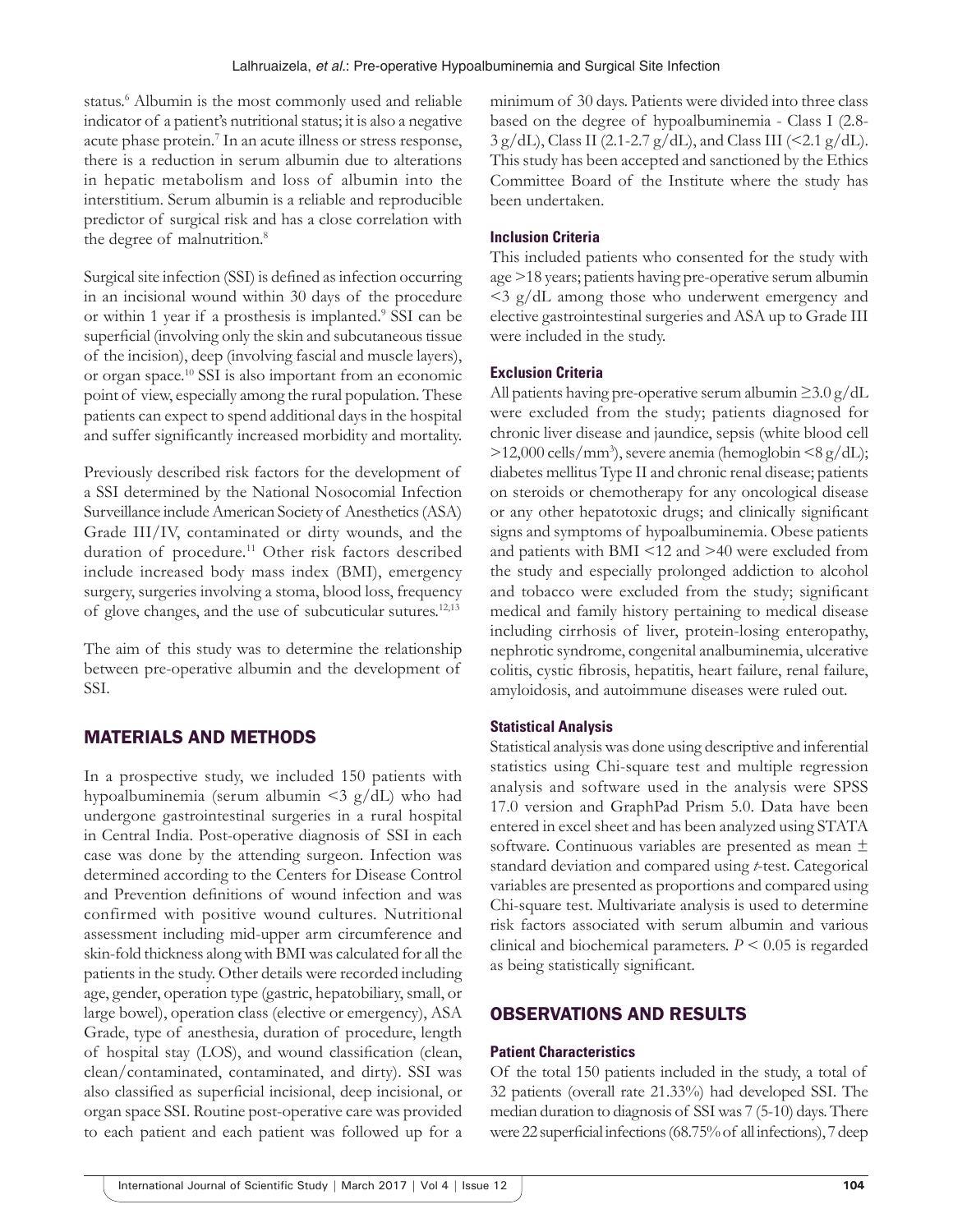infections (21.8%), and 3 organ space infections (9.3%). The mean age was  $48.25 \pm 15.16$  years with maximum percentage of SSI in the age group of 60-70 years (32.65%; 13% with SSI), but no significance in age at the time of surgery and development of SSI ( $P = 0.66$ ). Male to female ratio (M: F) was 2.8:1 and the complication rate was more in females than males (32.50% vs. 17.27%, *P* = 0.04). The rural population included in the study showed a wide range of nutritional deficiencies which were evaluated through various tools including BMI and 40.66% of patients had BMI <18.5 kg/  $\text{m}^2$ , 43.33% patients between 18.5 and 24.9 kg/m<sup>2</sup>, and 16% having BMI between 25 and 30 kg/m<sup>2</sup>. ASA Grade III was associated with an increased incidence of SSI (32.20%, *P* = 0.032, Chi-square test). Operation types were classified as gastric (closure of perforation, partial, or total gastrectomy;  $n = 36$ ), hepatobiliary (open cholecystectomy, CBD exploration, hepaticojejunostomy, and Whipple's procedure; *n* = 10), small bowel (resection, wedge resection, adhesiolysis, and closure of perforation;  $n = 48$ ), and colorectal (resection of colon or rectum, abdominoperineal resection and stoma formation, Hartmann's procedure, and fecal diversion;  $n = 56$ ) (Table 1).

#### **Hypoalbuminemia and SSI**

Pre-operative evaluation of serum albumin showed that the maximum number of patients had hypoalbuminemia Class II (2.1-2.7 g/dL, 56.66%) which had an direct impact of the number SSI postoperatively (rate 24.09%) and highest rate was found in patients with hypoalbuminemia Class III (<2.1 g/dL, rate 80%, *P* = 0.001) (Table 2 and Figure 1). Rate of superficial wound infection increased with decrease in value of serum albumin and rates of deep wound infection (25%) and organ space infection (50%) was maximum for Class III hypoalbuminemia (Table 3 and Figure 2). Depth of infection of wound is inversely proportional to the class of hypoalbuminemia.

#### **BMI and SSI**

In our study, 40.66% of the total patients had pre-operative BMI  $\leq$ 18.5 kg/m<sup>2</sup> which had a maximum impact on the development of SSI (8.33% Grade I; 15.38% Grade II; 32.78% Grade III; *P* = 0.011) (Table 2 and Figure 3). The rate of SSI increased as there is decrease in BMI which is quite prevalent in low socioeconomic background of the rural population. Involuntary weight loss (WL)  $>5\%$  was found in 34.54% ( $P = 0.01$ ) of significant WL within 6 months of post-operative period in patients who developed SSI. All these had a direct influence on increased LOS postoperatively in patients that developed SSI (overall rate 34.34%,  $P = 0.04$ .

#### **Operative Variables and SSI**

Those patients who had undergone an emergency surgery relative to an elective procedure had a higher incidence of

## **Table 1: Various operative variables and correlation with SSI**

| <b>Parameters</b>  | <b>Total</b><br>$n$ (%) |            | SSI (+) $(\%)$ SSI (-) $(\%)$ | P value     |
|--------------------|-------------------------|------------|-------------------------------|-------------|
| Total              | 150                     |            | 32 (21.33) 118 (78.67)        |             |
| Wound              |                         |            |                               |             |
| Clean              | 56 (37.33)              | 5(8.92)    | 51 (91.08) P=0.0007           |             |
| Clean contaminated | 46 (30.66)              | 10 (21.73) | 36 (78.27)                    |             |
| Contaminated       | 32 (21.33)              | 8(25)      | 24 (75)                       |             |
| Dirty              | 16 (10.66)              | 9(56.25)   | 7(43.75)                      |             |
| Operation class    |                         |            |                               |             |
| Emergency          | 78 (52)                 | 23 (29.48) | 55 (70.52)                    | $P = 0.011$ |
| Elective           | 72 (48)                 | 9(12.50)   | 63 (87.50)                    |             |
| Operation type     |                         |            |                               |             |
| Gastric            | 36(24)                  | 5(13.88)   | 31 (86.12)                    | $P=0.014$   |
| Hepatobiliary      | 10(6.65)                | 6(60)      | 4(40)                         |             |
| Small bowel        | 48 (32)                 | 11 (22.91) | 37 (77.09)                    |             |
| Colorectal         | 56 (37.33)              | 10 (17.85) | 46 (82.15)                    |             |

SSI: Surgical site infection

#### **Table 2: Comparison of patient demographics and incidence of SSI**

| <b>Parameters</b>        | Total (n) (%) SSI (+) (%) SSI (-) (%) P value |                  |                        |            |
|--------------------------|-----------------------------------------------|------------------|------------------------|------------|
| Patients                 | 150                                           |                  | 32 (21.33) 118 (78.67) |            |
| Age (years)              |                                               |                  |                        | $P = 0.66$ |
| 20                       | 3(2)                                          | 1                | 2                      |            |
| 20-39                    | 37 (24.66)                                    | $\overline{7}$   | 30                     |            |
| 40-59                    | 61 (40.66)                                    | 11               | 50                     |            |
| 60-70                    | 49 (32.65)                                    | 13               | 36                     |            |
| Gender                   |                                               |                  |                        |            |
| Male                     | 110 (73.33) 19 (17.27) 91 (82.73)             |                  |                        | $P=0.04$   |
| Female                   | 40 (26.66)                                    |                  | 13 (32.50) 27 (67.50)  |            |
| Pre-operative serum      |                                               |                  |                        |            |
| albumin (g/dL)           |                                               |                  |                        |            |
| Class I (2.8-3)          | 62 (40.66)                                    | 8 (13.13)        | 54 (87.09) P=0.001     |            |
| Class II (2.1-2.7)       | 83 (56.66)                                    | 20 (24.09)       | 63 (75.90)             |            |
| Class III $(2.1)$        | 5(3.33)                                       | 4 (80)           | 1(20)                  |            |
| BMI (kg/m <sup>2</sup> ) |                                               |                  |                        |            |
| Grade I (25-30)          |                                               | 24 (16) 2 (8.33) | 22 (91.67) P=0.011     |            |
| Grade II (18.5-24.9)     | 65 (43.33)                                    | 10 (15.38)       | 55 (84.62)             |            |
| Grade III (<18.5)        | 61 (40.66)                                    | 20 (32.78)       | 41 (67.22)             |            |
| ASA grade                |                                               |                  |                        |            |
| Grade I                  | 14 (9.33)                                     | 2 (14.28)        | 12 (85.72) P=0.032     |            |
| Grade II                 | 77 (51.33)                                    | 11 (14.28)       | 66 (85.72)             |            |
| Grade III                | 59 (39.33)                                    | 19 (32.20)       | 40 (67.80)             |            |

BMI: Body mass index, ASA: American society of anesthetics

## **Table 3: Distribution of depth of wound infection based on class of hypoalbuminemia**

| Hypoalbuminemia | SI(%)      | DI(%)    | OS            | <b>Total SSI</b> |
|-----------------|------------|----------|---------------|------------------|
| <b>Class</b>    |            |          | infection (%) |                  |
| Total           | 22 (68.75) | 7(21.8)  | 3(9.3)        | 32               |
| Class I         | 7(87.5)    | 1(12.50) |               | 8                |
| Class II        | 14 (70)    | 5(20)    | 1(5)          | 20               |
| Class III       | 1(25)      | 1(25)    | 2(50)         | 4                |
|                 |            |          |               |                  |

SI: Superficial infection, DI: Deep infection, OS: Organ space, SSI: Surgical site infection

SSI (29.48% vs. 12.50%; *P* = 0.011) (Table 1 and Figure 5). Moreover, the extent of intraoperative contamination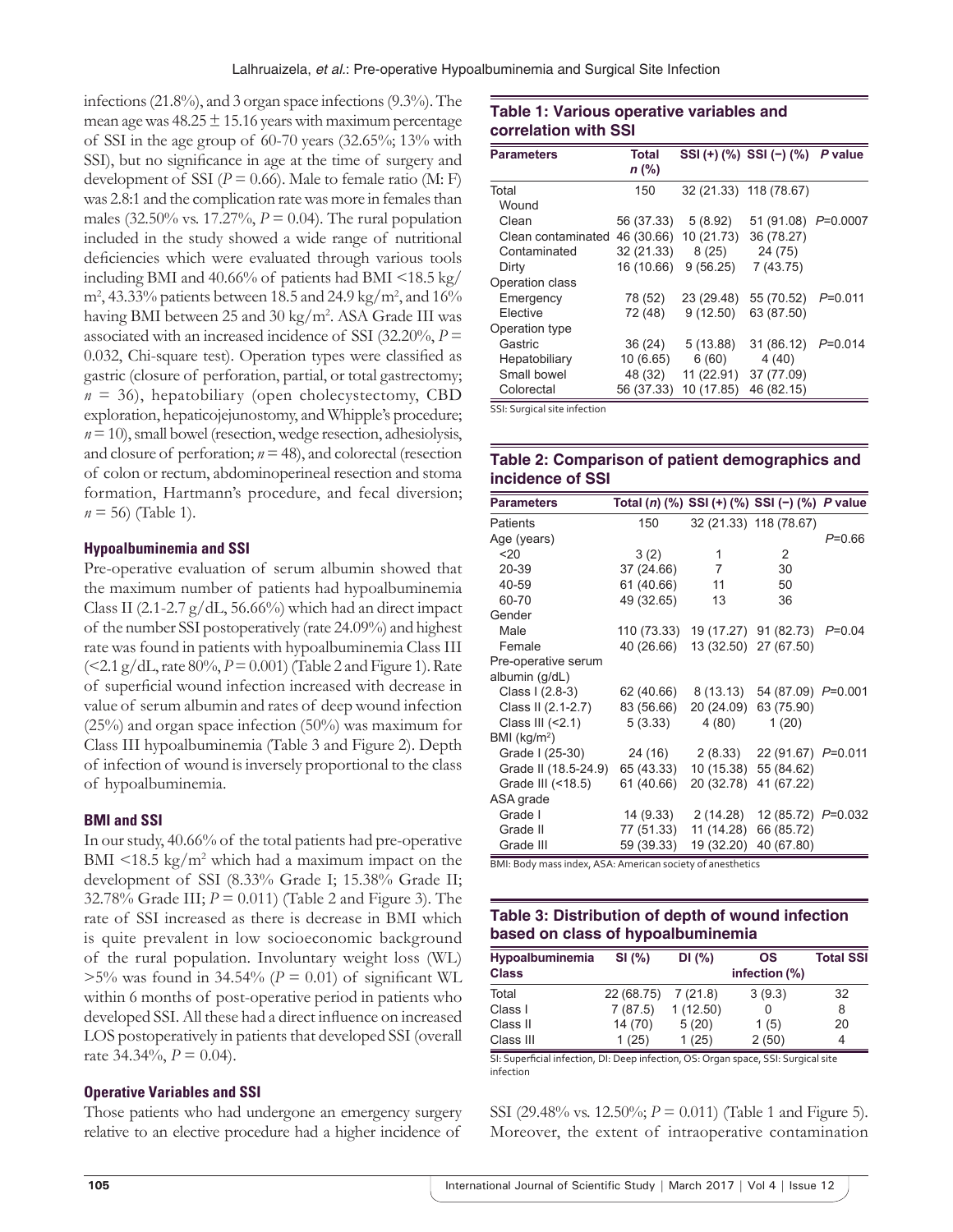

**Figure 1: Presentation of distribution of surgical site infection and class of hypoalbuminemia**



**Figure 2: Distribution of depth of wound infection based on class of hypoalbuminemia**



**Figure 3: Distribution of surgical site infection based on grade of pre-operative body mass index (** $P = 0.011$ **)** 

affected the rate of SSI with 8.92% of clean wounds, 21.73% of clean-contaminated wounds, 25% of contaminated, and 56.25% of dirty wounds developing SSI (*P =* 0.0007) (Table 1 and Figure 4). The incidence of SSI following gastric surgery was 13.88%, hepatobiliary was 60%, small bowel was 22.91%, and colorectal was  $17.85\%$  ( $P = 0.014$ ) (Table 1 and Figure 6).

## **DISCUSSION**

Malnutrition is a major problem in patients undergoing gastrointestinal surgeries for any reason. The potential



**Figure 4: Effect of wound class on post-operative surgical site infection (***P* **= 0.0007)**



**Figure 5: Effect of operation class on post-operative surgical site infection (***P* **= 0.011)**



**Figure 6: Effect of operation type on post-operative surgical site infection (***P* **= 0.014)**

contributors to malnutrition in these patients are multiple including insufficient food and nutrient intakes, impairment of nutrient absorption, and low socio-economic status of the patients where patients cannot afford good nutritive diet. There are many tools to assess patient's nutritional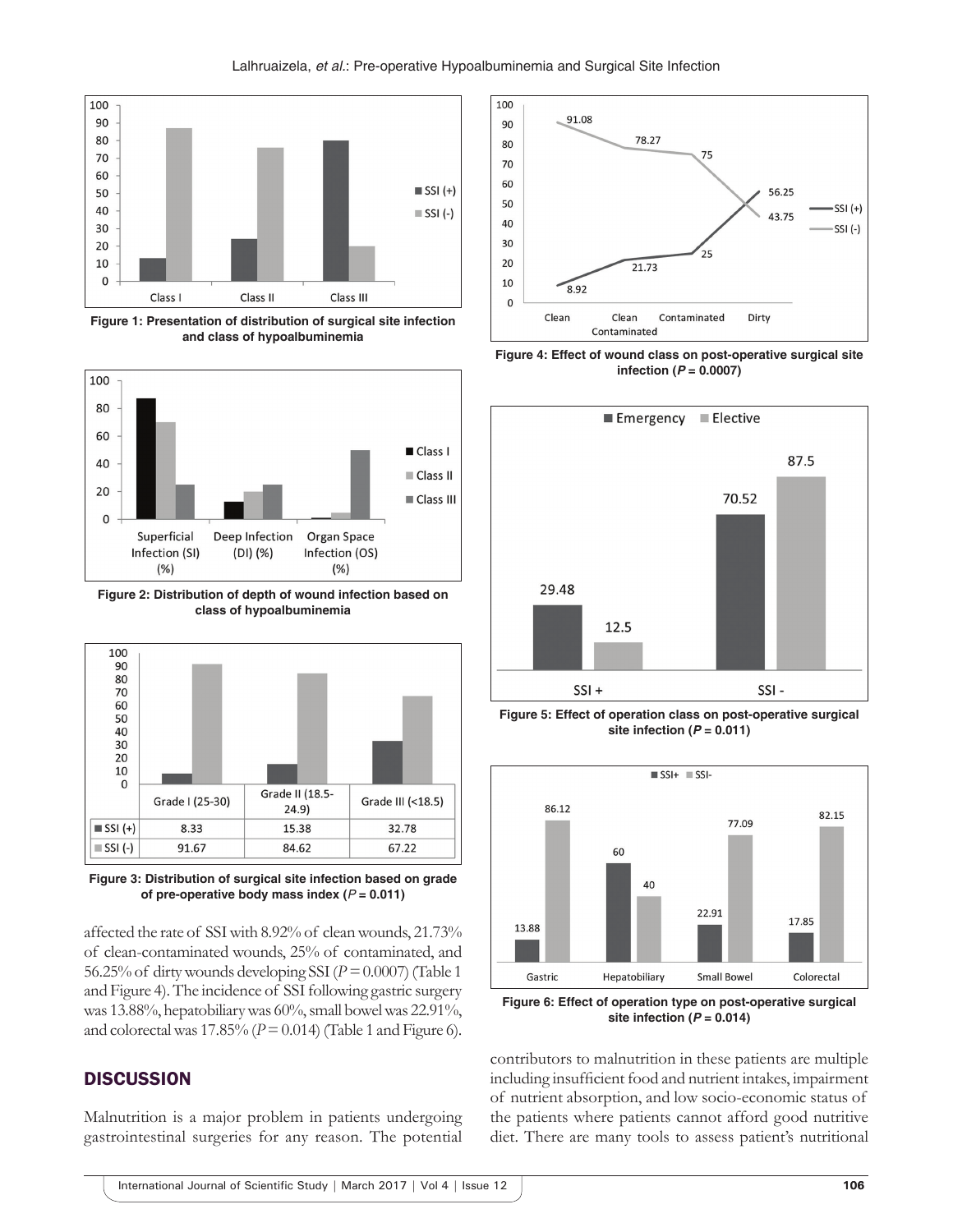status, ranging from clinical appraisal to anthropometric and various laboratory investigative measures. Serum albumin is a good and simple predictor of surgical risk and has a close correlation with the degree of malnutrition.<sup>14</sup> Pre-operative hypoalbuminemia, serum albumin level  $\leq$  3 g/dL was associated with the development of SSI and is an independent risk factor for other post-operative complications. Although serum albumin level may also be affected by acute factors such as trauma and surgical stress, it is predictive of operative outcome because it is a marker of disease and malnutrition as well as possibly conferring a direct protective effect through several biological mechanisms.15 There are increased needs by the body due to stress of illness, injury, or infection which results in depletion of visceral protein sources leading to abnormal function in organ systems including gastrointestinal malabsorption, impaired immunologic response and impaired production of albumin, and other plasma proteins in the liver. Gibbs *et al.* reported that pneumonia  $(10.6\%)$  and SSI (SSI,  $10.3\%$ ) were the two most common complications in the patients who had hypoalbuminemia.<sup>16</sup> Similar results were observed by Hennessey *et al*. in their study of 524 patients where a total of 105 patients developed SSI (20%). They also concluded that there is a significant rise in the rate of post-operative complications as the age advances ( $P \le 0.001$  in both studies).<sup>17</sup>

Mullen *et al.* found that low BMI <18.5 kg/m<sup>2</sup> has a five-fold increased risk in resulting to post-operative complications.18 Similarly, a study by Beghetto *et al*. concluded that serum albumin level was the strongest predictive parameter for death and hospital infection  $\langle 5.5 \text{ g}/dL \rangle$  and BMI <18.5 kg/m2 was associated with death and post-operative infection and with increased LOS  $(P \le 0.01)$ .<sup>19</sup>

However, albumin infusion is usually not effective because the albumin will degrade quickly, and infusion does not address the underlying causes of adverse operative outcome.20 A recent report discussed the administration of a supplemented diet before and after surgery, and its beneficial effect on outcomes in malnourished patients with gastrointestinal cancer, thus highlighting the detrimental effects of malnutrition.21 Surgeons should be aware of the implications of low pre-operative serum albumin and consider nutritional intervention in the malnourished patients undergoing surgery. The use of prophylactic antibiotics in surgery has been shown to be effective in reducing the incidence of SSI.<sup>16</sup> These patients should receive antibiotic prophylaxis within 60 minutes of surgery and they should be continued for 24 h.<sup>22</sup>

Patients' nutritional status has to be optimum to avoid the occurrence of post-operative SSI. It is obvious in our study that wherever serum albumin and BMI were low, the complication rates increased. Pre-operative improvement of nutritional status must be done before undertaking any surgery. However, this is possible only when the surgery is routine and patients can safely be kept in waiting till the improvement of nutritional status. However, this is not always possible in case of emergency surgeries.

# **CONCLUSION**

Pre-operative hypoalbuminemia is a predictor of postoperative SSI and assessment of nutritional status with pre- and post-operative buildup of patients is of importance to prevent SSI, thus decreasing additional cost burden, LOS, and an overall better quality of life.

# ACKNOWLEGMENT

The authors would like to thank the Department of Surgery, Mahatma Gandhi Institute of Medical Sciences, Sevagram, Wardha, Maharashtra, India.

# REFERENCES

- 1. Ferguson RP, O'Connor P, Crabtree B, Batchelor A, Mitchell J, Coppola D. Serum albumin and prealbumin as predictors of clinical outcomes of hospitalized elderly nursing home residents. J Am Geriatr Soc 1993;41:545-9.
- 2. Herrmann FR, Safran C, Levkoff SE, Minaker KL. Serum albumin level on admission as a predictor of death, length of stay, and readmission. Arch Intern Med 1992;152:125-30.
- 3. Corti MC, Guralnik JM, Salive ME, Sorkin JD. Serum albumin level and physical disability as predictors of mortality in older persons. JAMA 1994;272:1036-42.
- 4. Klonoff-Cohen H, Barrett-Connor EL, Edelstein SL. Albumin levels as a predictor of mortality in the healthy elderly. J Clin Epidemiol 1992;45:207-12.
- 5. Fie JM. Nutrition and fluid therapy. Bailey and Love, Short Practice of Surgery. 25th ed. London: Hodder Arnold; 2008. p. 223.
- 6. Humphrey PA, Dehner LP, Pfeifer JD. The Washington Manual of Surgery. 5<sup>th</sup> ed. St. Louis: Mosby; 2000.
- 7. Sung J, Bochicchio GV, Joshi M, Bochicchio K, Costas A, Tracy K, *et al.* Admission serum albumin is predicitve of outcome in critically ill trauma patients. Am Surg 2004;70:1099-102.
- 8. Fuhrman MP, Charney P, Mueller CM. Hepatic proteins and nutrition assessment. J Am Diet Assoc 2004;104:1258-64.
- 9. Sungurtekin H, Sungurtekin U, Balci C, Zencir M, Erdem E. The influence of nutritional status on complications after major intraabdominal surgery. J Am Coll Nutr 2004;23:227-32.
- 10. Horan TC, Gaynes RP, Martone WJ, Jarvis WR, Emori TG. CDC definitions of nosocomial surgical site infections, 1992: A modification of CDC definitions of surgical wound infections. Infect Control Hosp Epidemiol 1992;13:606-8.
- 11. Smyth ET, Emmerson AM. Surgical site infection surveillance. J Hosp Infect 2000;45:173-84.
- 12. Blumetti J, Luu M, Sarosi G, Hartless K, McFarlin J, Parker B, *et al.* Surgical site infections after colorectal surgery: Do risk factors vary depending on the type of infection considered? Surgery 2007;142:704-11.
- 13. Watanabe A, Kohnoe S, Shimabukuro R, Yamanaka T, Iso Y, Baba H, *et al.* Risk factors associated with surgical site infection in upper and lower gastrointestinal surgery. Surg Today 2008;38:404-12.
- 14. Lohsiriwat V, Lohsiriwat D, Boonnuch W, Chinswangwatanakul V,